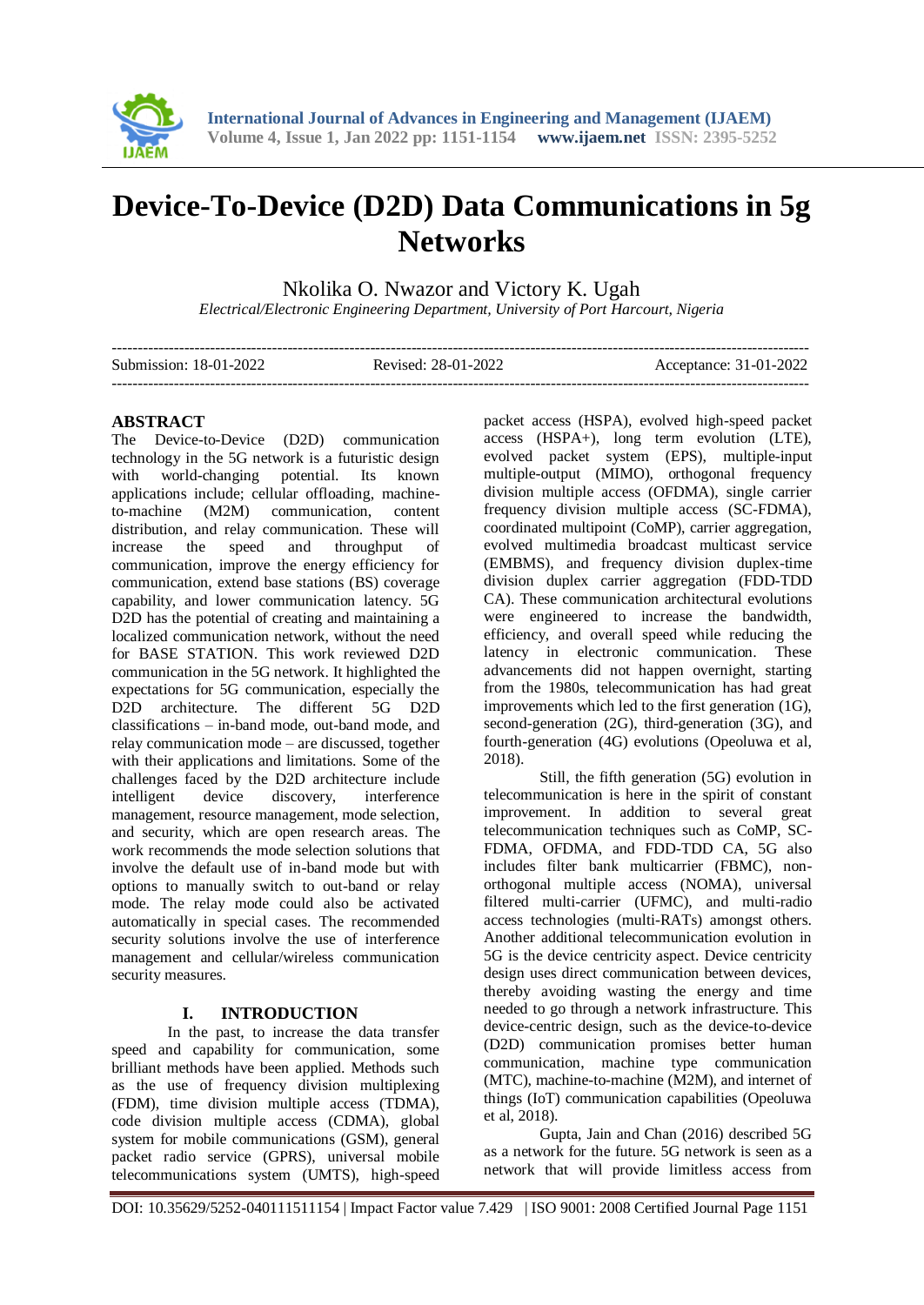

anywhere, for anyone, at any time, for anything (Gupta and Jha, 2015). These definitions show how anticipated and important the 5G network is. As (Opeoluwa et al, 2018) puts it, 5G would create a unified air interface in establishing end-to-end connectivity between things such as smartphones, cars, wearable gadgets, utility meters, fridges, freezers, boilers, and many more. Farzamiyan (2019) expressed that 5G was designed to successfully handle all the demands for higher data rates and to support several applications that 4G cannot handle.

# **II. 2.0 DEVICE-2-DEVICE DATA COMMUNICATION IN 5G**

Rupendra and Dharma (2015) referred to the D2D future in the 5G network, and its application in M2M and IoT communication, as a futuristic scenario for smart living. D2D communication was initially proposed as a new paradigm in cellular networks, to enhance network performance (Arash, Qing, and Vincenzo, 2014). Mohd and Zuriati (2020) expressed D2D communication as a new dimension in the mobile environment which eases the data exchange process between physically neighbouring devices, thereby enabling effective utilization of available resources, reducing latency, improving data rates, and increasing system capacity. Device-to-device (D2D) is a radio communication technology that allows devices to directly exchange data without the need for base stations or access points (Gharaibeh et al, 2017). Simply put, Device-to-Device communication is the direct communication between devices without traversing a Base Station (BS) or core network.

#### **2.1 Classifications of 5G D2D**

The D2D communication architecture in the 5G network is designed to function in three modes, namely; in-band, out-band, and D2D relay communication (Omar, Razali, and Yasser, 2019). They are also referred to as in-coverage, out-ofcoverage, and relay-coverage respectively (Farzamiyan, 2019).

#### **2.1.1 In-band D2D Communication**

This involves the use of licensed spectrum for device-to-device communication. In this mode, the devices are supervised and controlled by a base station. Therefore the devices must be located within the coverage area of the base station. This location limitation is a disadvantage to this mode of D2D communication, but it has the advantages of better-managed and organized D2D communication.

#### **2.1.2 Out-band D2D Communication**

This involves the use of an unlicensed spectrum for device-to-device communication. This kind of D2D

communication is like that in Wi-Fi, ZigBee, and the like. It has no base station coverage limitation, but this also means that general control and management of this mode of D2D communication will be harder to achieve.

#### **2.1.3 D2D Relay Communication**

This is the use of D2D communication as an extension to increase the base station coverage of a network. In this kind of D2D communication, devices that are not within the base station coverage can communicate with the base station via other devices which are within the base station coverage. So essentially, the devices within the base station coverage act as sub-base stations and help in cellular offloading, content distribution, and range extension of the network.

Several mode selection studies have been researched (Park, Kim, Kim, and Hur, 2017), but it is recommended that 5G D2D enabled devices should be in in-band mode by default, but with options to manually switch to out-band mode if required. The relay mode should also be a manually switched option but could be set to automatic activation for special cases such as smart vehicle communication. The default in-band mode should inherently handle cellular communication, while the manually switched out-band mode should not. The manually/automatically switched relay mode should have cellular communication capability which activates when within the base station coverage area. The automatic mode selections should consider the energy demand and necessity of service. The active mode should be indicated together with the signal strength display of the device.

In terms of security in in-band mode, present security measures for cellular communication are good for a start. Network overprovisioning and reservation of network resources would be helpful. The base stations will need improved monitoring and resources sharing capability. For out-band mode, password protection, enhanced encryption and improvements on existing wireless communication security measures will be sufficient. For relay mode, a combination of in-band and out-band mode security measures should be applied to reduce interference.

It is recommended that all 5G D2D communication modes use licensed spectrums. This would help reduce interference, signal jamming, and would also encourage special study focus on the spectrum to improve the bandwidth, bitrate, reliability, availability, integrity, accessibility, authenticity, and overall quality of the service.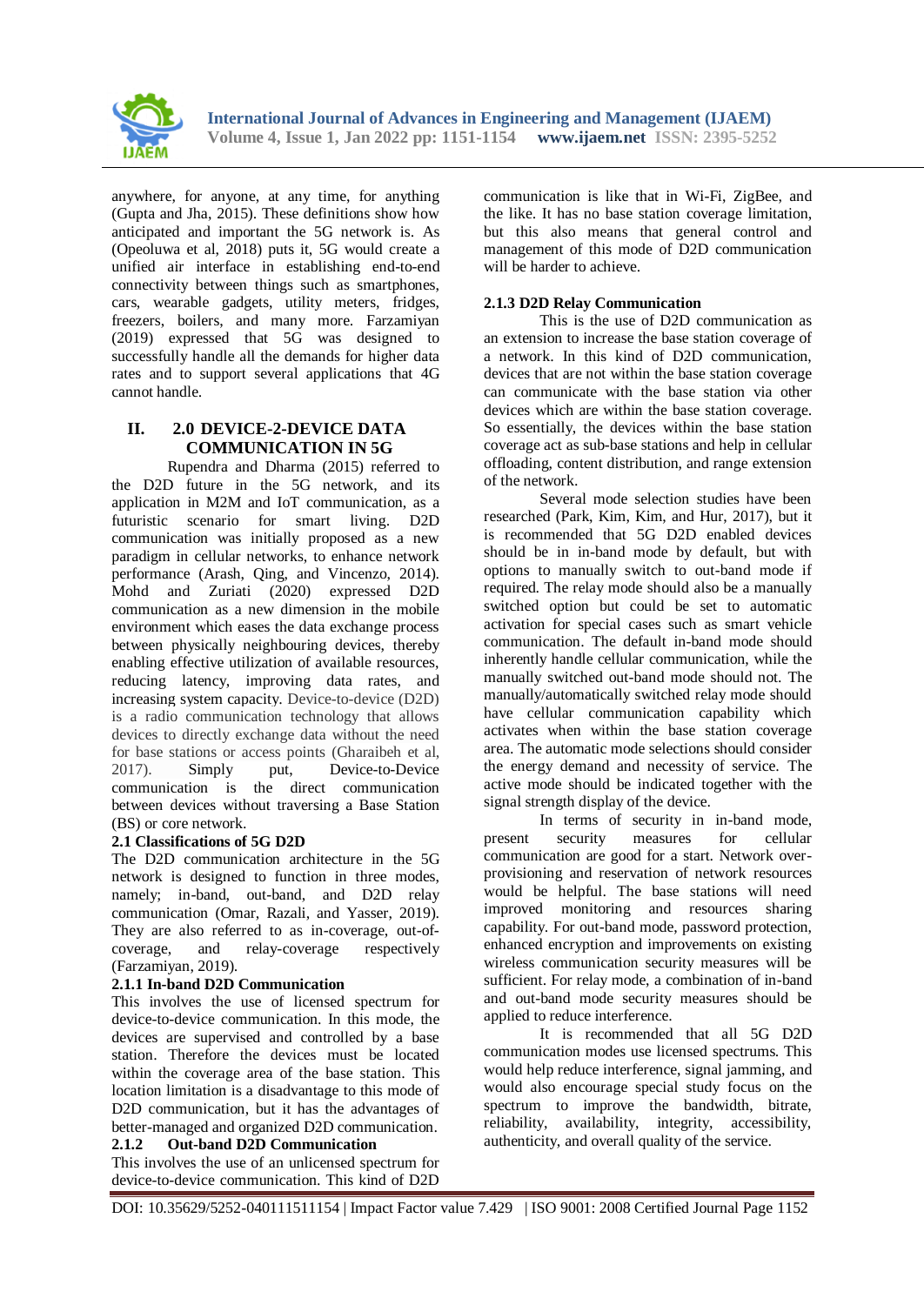

#### **2.2 Merits of 5G D2D Communication**

The design features of D2D communication in 5G networks comes with a lot of favourable packages. Some of these merits include;

- i. Improved privacy and anonymity.
- ii. Enhanced energy efficiency.
- iii. Ultra-low latency.
- iv. Offloading of cellular traffic.
- v. Increased overall throughput.
- vi. Enhanced communication coverage.

The 5G D2D communication technology has the potential of opening the door to new, yet imagined, communication discoveries and advancements.

#### **2.3 Demerits of 5G D2D Communication**

Being a relatively new architecture for network communication, D2D communication has many challenges that should be tackled in order to successfully execute the planned communication system. These challenges include (Farzamiyan A, 2019; Udit K. and Debarshi S, 2017);

- i. Effective peer discovery
- ii. Synchronization of devices
- iii. Proper resource allocation
- iv. Efficient mode selection
- v. Interference management

As pointed out by Mohd and Zuriati (2020), a successful D2D communication technology requires;

- i. Complex resource management techniques.
- ii. Efficient device discovery mechanisms.
- iii. Intelligent mode selection algorithms.
- iv. Robust security protocols.
- v. Mobility management procedures.

#### **2.4 Applications of Device-2-Device Communication**

Some forms of direct interconnection between devices have existed for some time. Earliest forms of which were the wired interconnection, then the wireless interconnections such as; Bluetooth, Wi-Fi, ZigBee, Near-Field Communication (NFC) and others. These are all used to enable communications between devices without the need for a base station, but they are different for the D2D communication for the 5G network. According to (Omar, Razali, and Yasser, 2019), D2D has over ten times more range, about a thousand times faster bitrate, and better quality of service.

Some of the current applications of D2D communication include:

- i. IoT applications like; smart refrigerators, smart alarm systems, smart doors, Amazon Echo, Google Home, smart vehicles, etc.
- ii. Wearables like; smartwatches, AI hearing aids, Google glasses, etc.

According to (Kar and Sanyal, 2018 ), it supports information sharing, and data and computation offloading.

## **III. CONCLUSION**

The Device-to-Device (D2D) communication technology in 5G architecture is an important feature with world-changing potential. It has numerous applications such as offloading of cellular traffic, content distribution and relaying, and machine-to-machine communications. It is designed to improve the throughput, reduce delay, and enhance the energy efficiency of communication. But this promising technology faces some challenges. It requires improved methods for peer discovery, resource allocation, mode selection, and security. Some mode selection and security design solutions are recommended in this work.

The recommended mode selection solutions involve the use of in-band mode as the default D2D selection, with options to switch to outband or relay mode. Relay mode could also be activated automatically in special cases. The recommended security solutions involve the use of cellular/wireless communication security measures, passwords, encryptions, and interference management measures.

#### **REFERENCE**

- [1]. Arash A., Qing W., & Vincenzo M. (2014). A Survey on Device-to-Device Communication in Cellular Networks. *IEEE Communications Surveys & Tutorials.* 16(4). 1801-1819. arXiv:1310.0720v6 [cs.GT]. DOI: [10.1109/COMST.2014.2319555](https://arxiv.org/ct?url=https%3A%2F%2Fdx.doi.org%2F10.1109%2FCOMST.2014.2319555&v=ad7dafe3)
- [2]. Farzamiyan A. (2019). A Survey on Deviceto-Device Communication in 5G Wireless Networks. *CISTER Research Centre, ISEP Polytechnic Institute of Porto, Portugal, 6 March 2019*.
- [3]. Gupta A. & Jha R. (2015). A Survey of 5G Network: Architecture and Emerging Technologies. *IEEE Access Special Section on Recent Advances in Software Defined Networking for 5G Networks,* 3, 1206-1232.
- [4]. Gupta L., Jain R., & Chan H. (2016). Mobile Edge Computing – An Important Ingredient of 5G Networks. *IEEE Software Defined Networks Technical Community, Newsletter*.
- [5]. Gharaibeh, A, Salahuddin MA, Hussini SJ, Khreishah A, Khalil I, Guizani M, Al-Fuqaha A (2017) Smart cities: A survey on data management, security, and enabling security, and enabling technologies. IEEE Commun Surv Tutor

DOI: 10.35629/5252-040111511154 | Impact Factor value 7.429 | ISO 9001: 2008 Certified Journal Page 1153